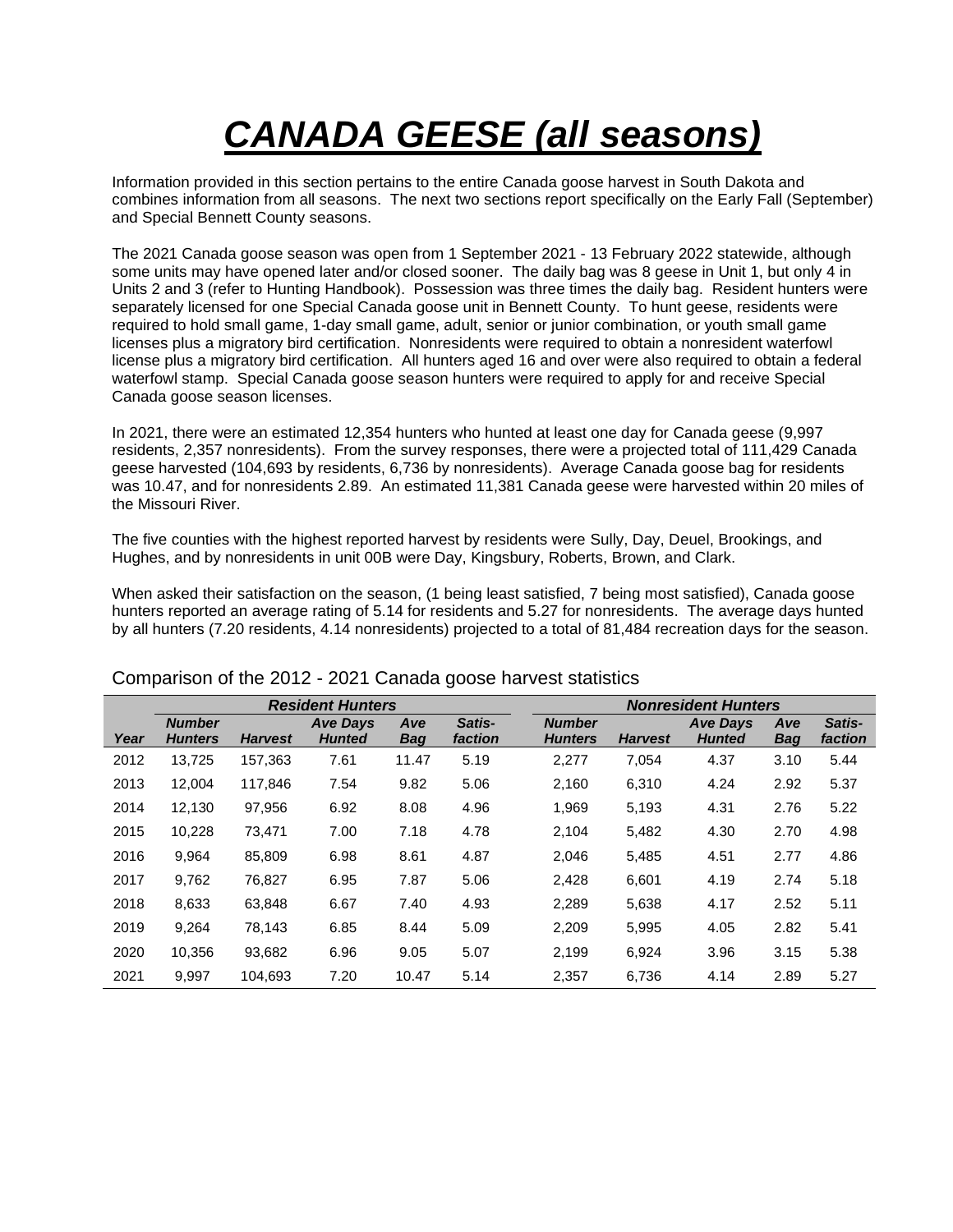### *CANADA GOOSE HARVEST PROJECTIONS FOR 2021*

| Revised: 31 May 2022                                                  |            |       |      |                                   |      |            |                |                 |                                                 |                 |
|-----------------------------------------------------------------------|------------|-------|------|-----------------------------------|------|------------|----------------|-----------------|-------------------------------------------------|-----------------|
|                                                                       |            |       |      | <b>NONRESIDENT TOTALS BY UNIT</b> |      |            |                |                 | <b>NR</b>                                       | <b>Resident</b> |
|                                                                       | <b>00A</b> | 00B   | 11A  | <b>OOV</b>                        | 00X  | <b>00Y</b> | 00Z            | YW <sub>1</sub> | <b>Totals</b>                                   | <b>Total</b>    |
| No. Hunters Reporting Canada Goose Days                               | 61         | 819   | 6    | 57                                | 21   | 89         | 30             |                 | 1,083                                           | 1,443           |
| <b>Total Reported Canada Goose Hunted Days</b>                        | 471        | 3.485 | 18   | 155                               | 52   | 225        | 76             |                 | 4,482                                           | 10,386          |
| <b>Average Days Hunted Canada Geese</b>                               | 7.72       | 4.26  | 3.00 | 2.72                              | 2.48 | 2.53       | 2.53           |                 | 4.14                                            | 7.20            |
| <b>Total Reported Canada Geese Bagged</b>                             | 278        | 2.487 | 13   | 117                               | 81   | 106        | 52             |                 | 3.134                                           | 15.112          |
| <b>Average Canada Goose Bag for Season</b>                            |            | 3.04  | 2.17 | 2.05                              | 3.86 | 1.19       | 1.73           |                 | 2.89                                            | 10.47           |
| <b>Projected Days Canada Goose Hunting</b>                            | 965        | 7.126 | 39   | 405                               | 214  | 570        | 212            |                 | 9.531                                           | 71,952          |
| <b>Projected No. Canada Goose Hunters</b>                             | 125        | 1,675 | 13   | 149                               | 86   | 225        | 84             |                 | 2,357                                           | 9,997           |
| <b>Projected Canada Goose Bag</b>                                     | 570        | 5.086 | 28   | 306                               | 333  | 269        | 145            |                 | 6,736                                           | 104.693         |
| Canada Geese Reported w/in 20 miles of Missouri River                 | 220        | 152   | N/A  |                                   | 38   | N/A        | $\overline{7}$ |                 | 418                                             | 3.150           |
| Projected Canada Geese Bagged w/in 20 miles Missouri Riv              |            | 311   |      | 3                                 | 156  |            | 19             |                 | 940                                             | 21,823          |
|                                                                       |            |       |      |                                   |      |            |                |                 | <b>TOTAL CANADA GOOSE HARVEST ALL SEASONS =</b> | 111.429         |
| <b>Canada Goose Hunter Mean Satisfaction Score *1*</b>                | 4.42       | 5.36  | 4.50 | 4.98                              | 4.90 | 5.17       | 5.87           |                 | 5.27                                            | 5.14            |
| *1* Based on scale of 1-7 with 1=very dissatisfied & 7=very satisfied |            |       |      |                                   |      |            |                |                 |                                                 |                 |

#### 180 12 # hunters harvest 150 ave days hunted 10  $-\Delta$ **a** - ave season bag # Hunters & Harvest (in 1,000's) *# Hunters & Harvest (in 1,000's)* Days Hunted & Season Bag *Days Hunted & Season Bag* 120 8 90 6 60 4  $\Box$  $\blacksquare$ 2 30 .  $\frac{1}{\sqrt{2}}$ 0 **2008** 2016 2006 2018 1988 2010 1982 1984 1986 1990 1992 1994 1996 1998 2000 2002 2004 2012 2014 2020

### **STATEWIDE CANADA GOOSE (all seasons) HARVEST, 1980-2021**